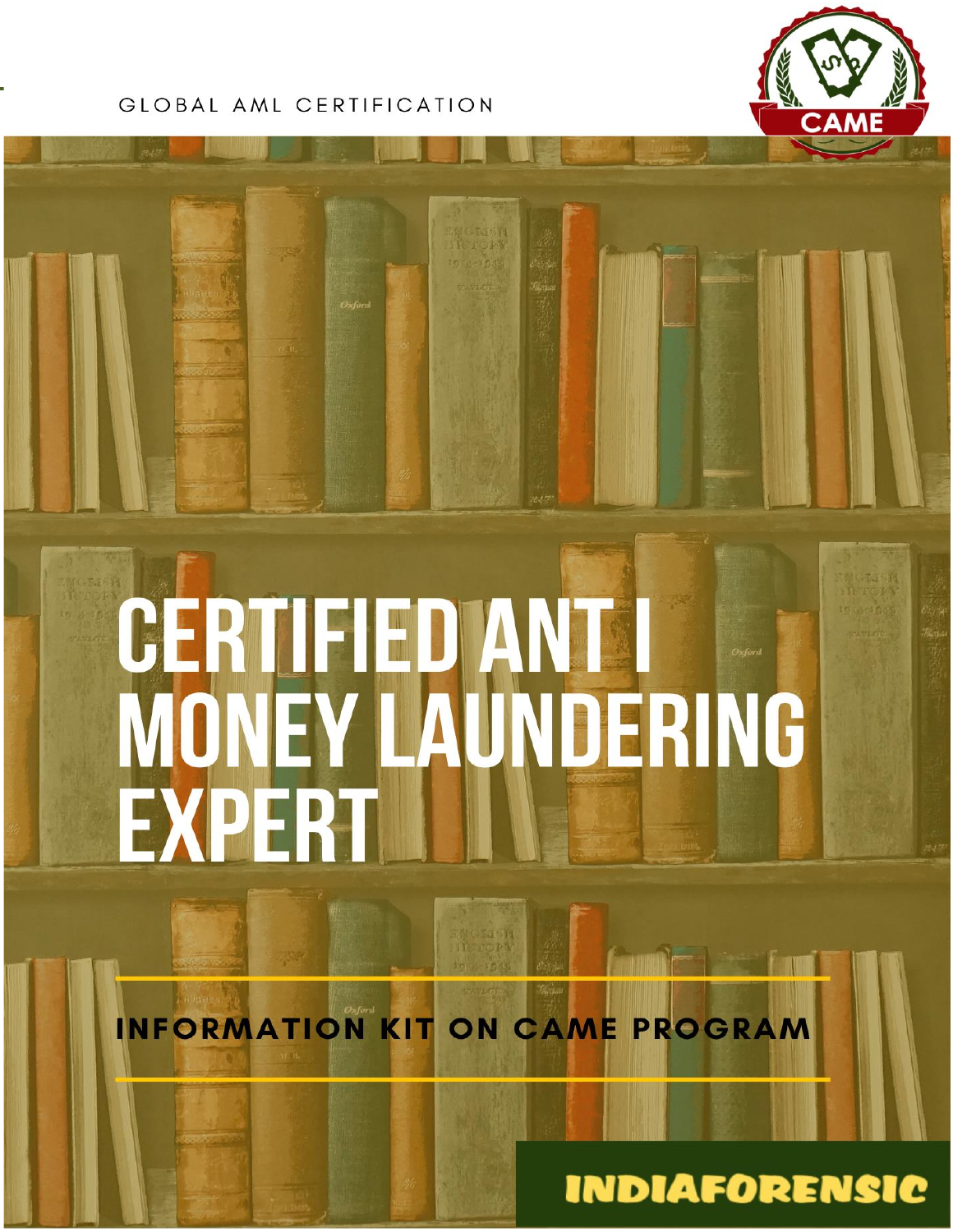

## **Certification in Money Laundering**

Started in 2007, Certified Anti Money Laundering Expert is the premier certification in India in the compliance domain. Certified Anti Money Laundering Expert is a person who has successfully completed the examination conducted by Indiaforensic Center of Studies to become an expert in the field of compliance, KYC and money laundering transactions. Certified Anti Money Laundering Expert is a designation awarded by Indiaforensic Center of Studies and moderated by the Forensic Accounting Research Foundation. The Forensic Accounting Research Foundation is a memberbased Indian organisation dedicated to

- ✓ **Certified Anti-Money Laundering Started in the year 2007**
- ✓ **CAME is most exhaustive course on Money Laundering**
- ✓ **Global Laws like FATCA and Dodd Frank included from 2014**
- ✓ **Year-on-year CAME members grown by 100%**
- ✓ **CAME members are present in 7 countries across the world**

providing compliance, laundering, corruption and forensic accounting/ auditing education and training with presence in more than 7 countries including Nigeria, Oman, Qatar, UAE, Uganda and others. Certified Anti Money Laundering Expert is the program designed to equip the banking professionals and the compliance professionals to effectively detect the suspicious transactions.

## **Overview of CAME**

Money Laundering has become important in the wake of the 9/11 attacks on World Trade Center. After September 11, 2001, money laundering become a major concern of the US Bush administration's war on terror. Critics argue that it has become less and less an important matter for the White House but in India Anti-Money Laundering has gained tremendous importance. Attack on USA forced all the Central Banks in the world to come together to combat the Money Laundering. In India Prevention of Money Laundering Act was passed in 2002. The Certification course focuses on the identification of the suspicious transactions. The certification course material is a big repository of the cases related to Money Laundering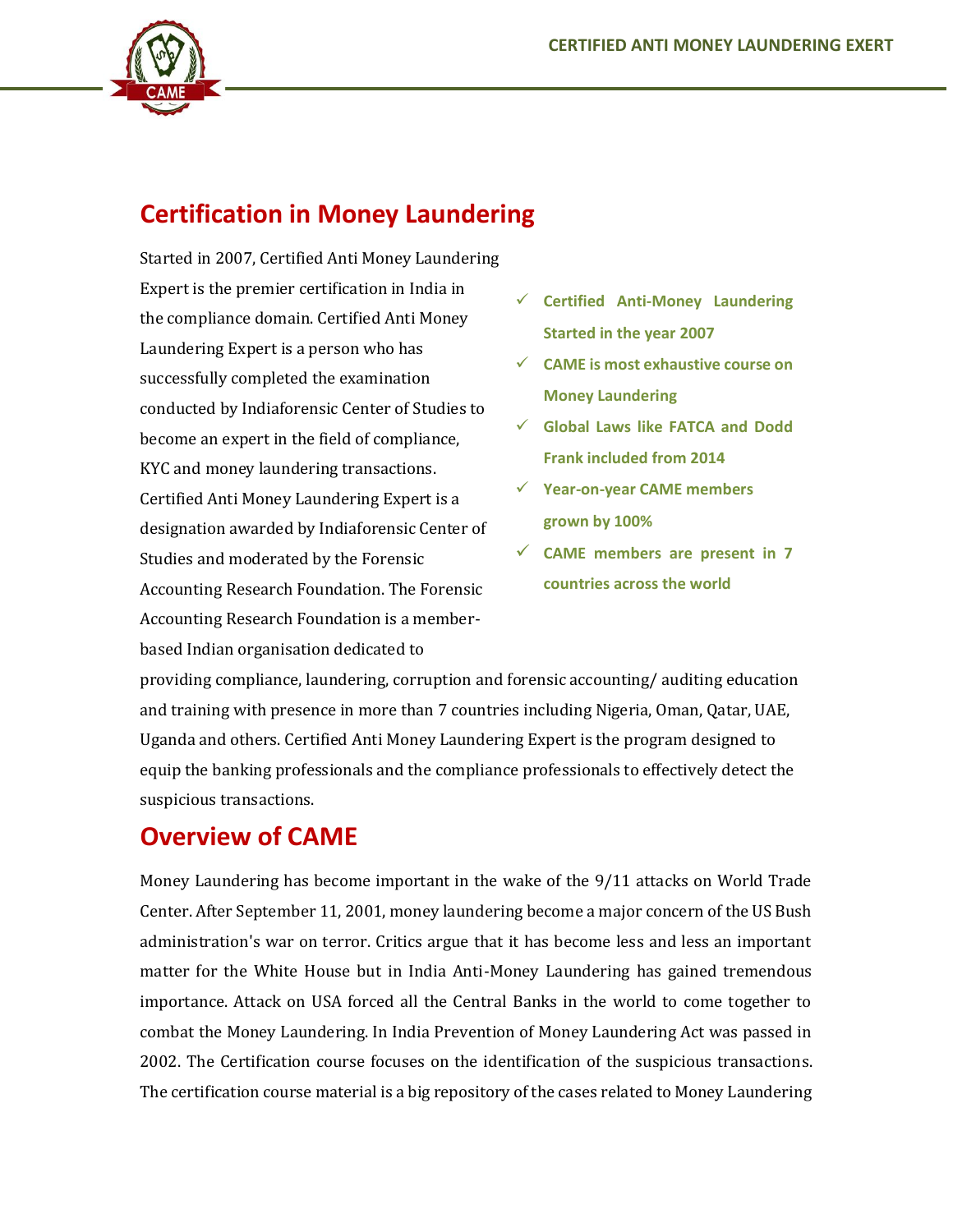

in India. You get a complete AML manual when your application is accepted by the board of Indiaforensic. This Anti-money laundering manual is an exhaustive resource for the professionals who are fighting hard to combat the peril of laundering. Certification as Anti Money Laundering expert combines the benefits of E-learning as well as traditional learning system. Participants are free to take the exams according to their convenience. The **exams are conducted as Internet Based exams.**

## **CPE Compliance**

Certified Anti Money Laundering Expert degree is a certification offered by Indiaforensic Center of Studies to those professionals who have scored atleast 75% in the examinations conducted by Indiaforensic Center of Studies. All the professionals completing the examination after 31.12.2012 are governed by the CPE norms. Every CAME needs to undergo the training of 20 hours to maintain the professional certification.

To Summarize, professional can be termed as Certified Anti Money Laundering Expert:

- When he successfully completes the examination
- Abides by the by-laws and code of conduct of Indiaforensic Center of Studies
- Completes 20 CPE hours every year
- Be of a high moral character

## **Intake for the program**

Course on Money Laundering for Banking industry is one of the leading certification in India which consolidates various resources under the one program. Demand for this course is growing with a tremendous pace. In order to maintain the quality of the education we control the intake of the students. However there is no restriction on the enrolments from the professional organisations like ISACA, ACFE and IIA or equivalent. Students are chosen based on the predetermined parameters. They are admitted only on successful completion of desired points. Indiaforensic Center of Studies accept the application for its courses throughout the year.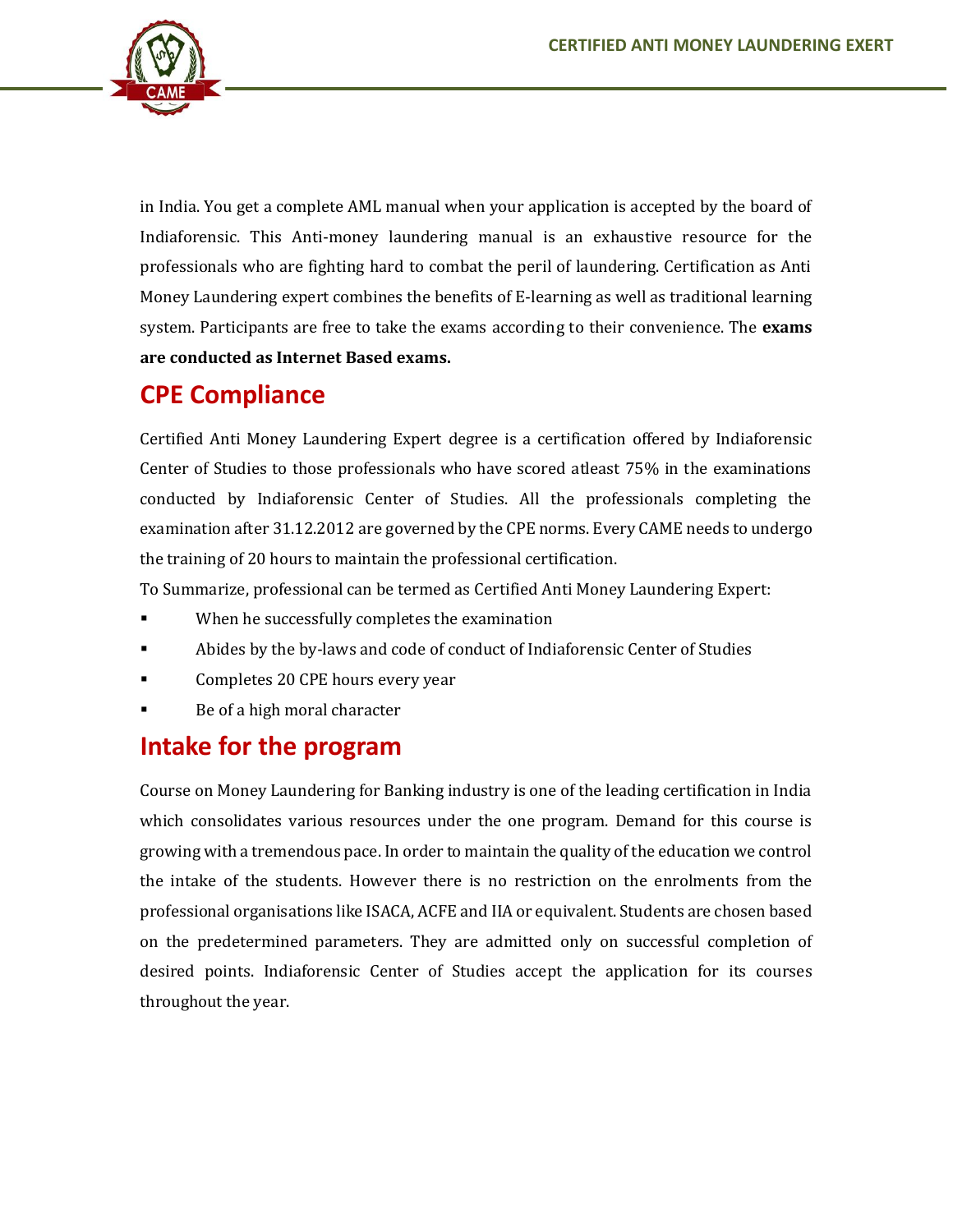

# **Registration Process**

Aspirant has to send the profile to the Education team of Indiaforensic as the first step to get the aspirant registered for the certification in forensic accounting. You will receive the communication from our team regarding the feasibility of your profile. Once you receive the approval from our education team, the team member will send you the required application forms. In order to complete the registration please fill out the application form and send it back to us along with the supporting documents like

- $\checkmark$  Graduation certificate
- $\checkmark$  Experience Letter from the employer
- $\checkmark$  Photograph of the candidate on the application form
- $\checkmark$  Completed application form
- $\checkmark$  Demand draft for the fees

In order to comply with the by-laws we have made it mandatory for all our members to comply with the CPE requirements. Any aspirant accepts to abide by provisions of the CPE hours are welcome to Join the certification.

## **Who Should Do Course?**

This course is recommended to the following professionals:

**·** Supervisory

Agencies

- **Mutual Funds**
- **Commercial** Banks
- **·** Investment Banks
- Central Banks
- Co-operative Banks
	- **Financial Institutions**
- Brokerage Houses
- **Stock Exchanges**
- **Derivatives** Exchanges
- **Insurance** Companies
- Multinational Corporations
- Law Firms
- Rating Agencies
- Accountancy Firms
- Consultancy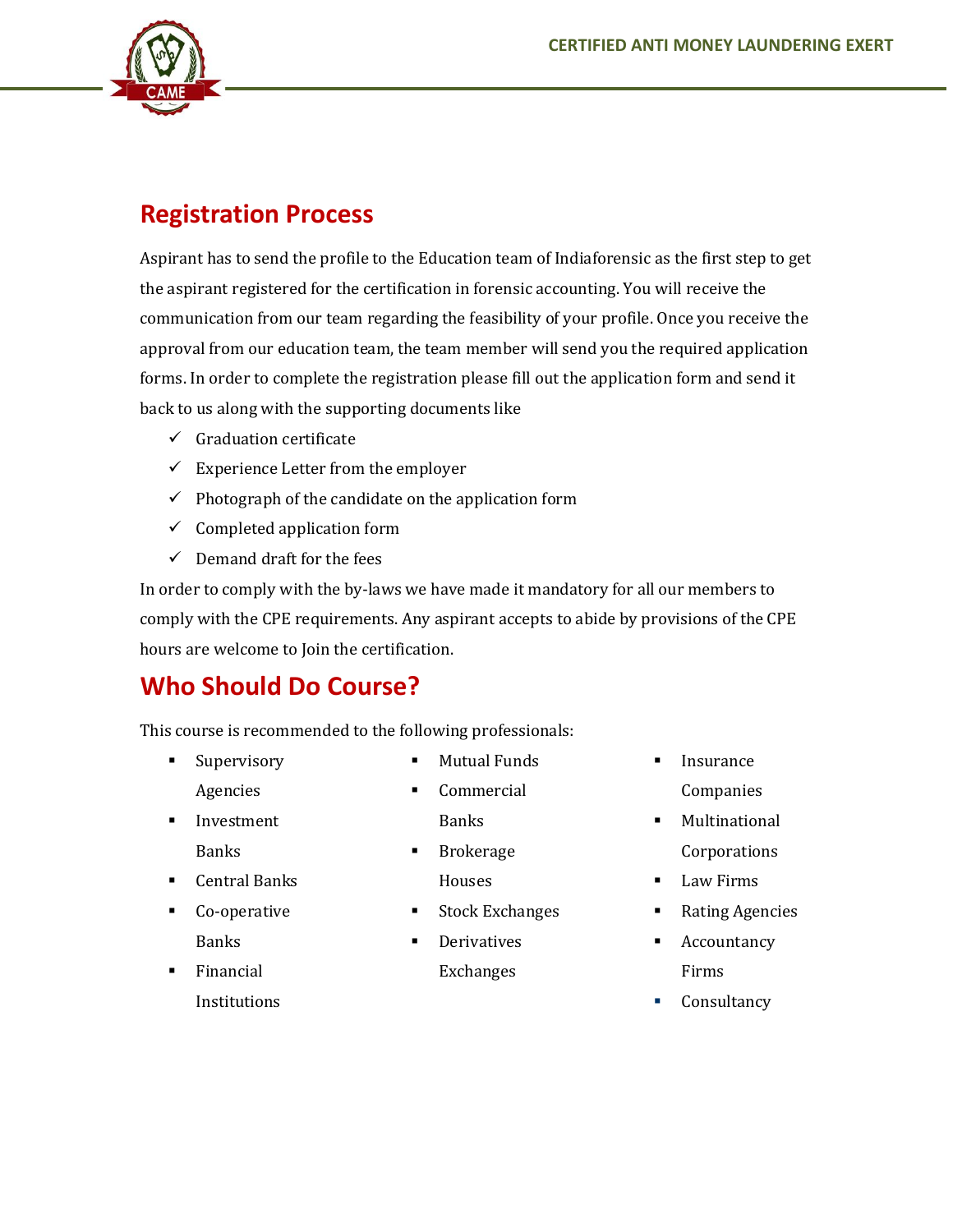

# **Syllabus for CAME**

Certification in Anti-Money laundering provides the detailed overview of Laundering transactions in the world. From traditional methods to technology methods of laundering, this certification covers many facets of laundering transactions. Following are the topics covered under the AML courseware in every Chapter.

## **Chapter -1 Primer to**

#### **money laundering**

Definition of Money Laundering Size of Money laundering Consequences of money laundering

**Chapter -2 - The** 

**essentials of Money** 

#### **laundering scheme**

Placement

What is placement?

- **■** Introduction of Hawala
- History of Hawala
- **■** Ingredients of Hawala system
- **·** Settlement of Inter-Hawala obligation
- Benefits of the Hawala system
- **Different Instruments** in World
- Hawala and Dubai
- **Implications of Hawala**
- Hawala and Indian politics
- Reverse Hawala
- Documentation in Hawala
- Coding system Hawala Layering

Integration

## **Chapter -3 Techniques of**

#### **Laundering**

- What is KYC
- Objectives
- What risk does KYC mitigate?
- Goodwill risk

## **Operational risk**

## **Chapter -4 What do the**

#### **Law say?**

#### -Indian laws

- Foreign Exchange Management Act,1999(FEMA)
- Customs Act, 1962
- Income Tax Act, 1961
- **Benami Transactions** (prohibition) Act ,1988
- Central Excise Act, 1944
- Indian Penal Code Act 1861 (I.P.C.) and the code of criminal procedure (cr.P.C.)
- Conservation of Foreign Exchange and prevention of smuggling Activities Act,-1974
- (COFEPOSA) and smugglers and foreign exchange manipulators(Forfeture of Property)
	- Act,1976,(SAFEOPA)

## **Chapter -5 -Overview of**

## **reporting under PMLA**

- **CTR**
- Maintenance of records of transactions
- Which information is required to be preserved
- Maintenance and preservation of records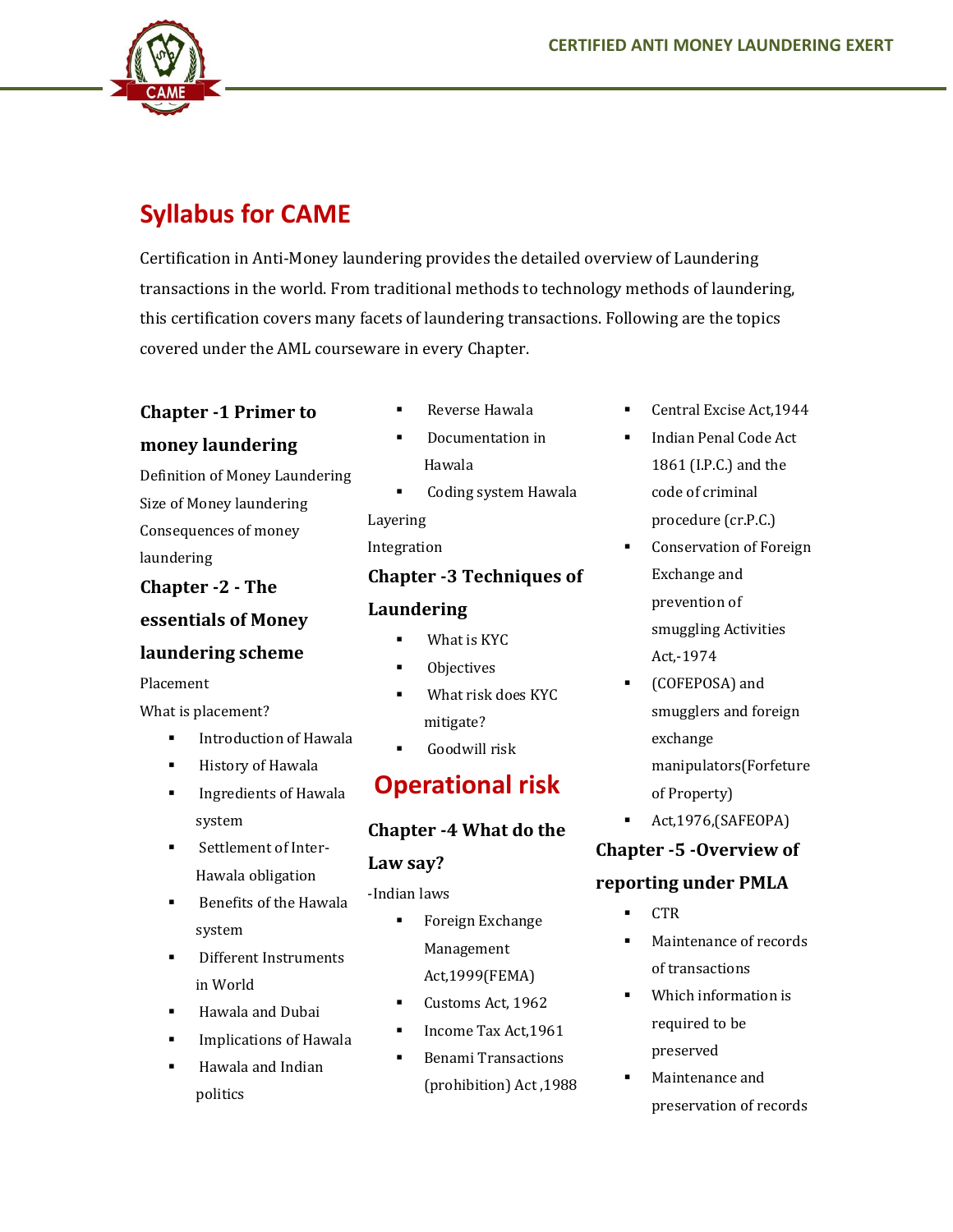

- **Chapter -6 - Laundering**
- **and the role of Bankers Chapters – 7 -Identifying**
- **the suspicious**
- **transactions**
- **Chapters -8 -Managing**
- **the risk of Money**
- **Laundering**
- **Chapter -9 AML and**

#### **technology**

- Client risk assessment
- Transaction risk measurement

**Behavior detection** technology

## **Chapter -10 Money**

#### **Laundering tools**

- Gift card and money laundering
- Mobile banking and mobile commerce
- Sodexho passes
- Kisan vikas patra
- Internet banking and internet services

**Chapters -11 – Policies on AML**

- Sample money laundering Policy
- The four basic doctrines of Anti-Money laundering I.E
- Trade services
- General Accounts
- Loan / credit transactions
- Correspondent bank transactions

# **Global Topics (CAME Course)**

#### **Trade Based**

#### **Laundering**

- International Trade System & abuse
- Tax Avoidance and Evasion
- **Example 1** Capital Flight
- Trade-based Money Laundering **Techniques**
- Over and under invoicing of goods and services
- Multiple Invoicing of Goods and Services
- Over and Under shipment of Goods and Services
- Falsely described Goods and Services

#### **Role of Technology**

Global Market for AML Solutions

- CHOSING THE RIGHT **TECHNOLOGY**
- AML Technologies
- Transaction Monitoring Solutions
- Rules Engines & Pattern-Recognition Technologies
- Neural Networks
- Watch List Filtering Solutions

#### **Global Regulations**

Regulations in US